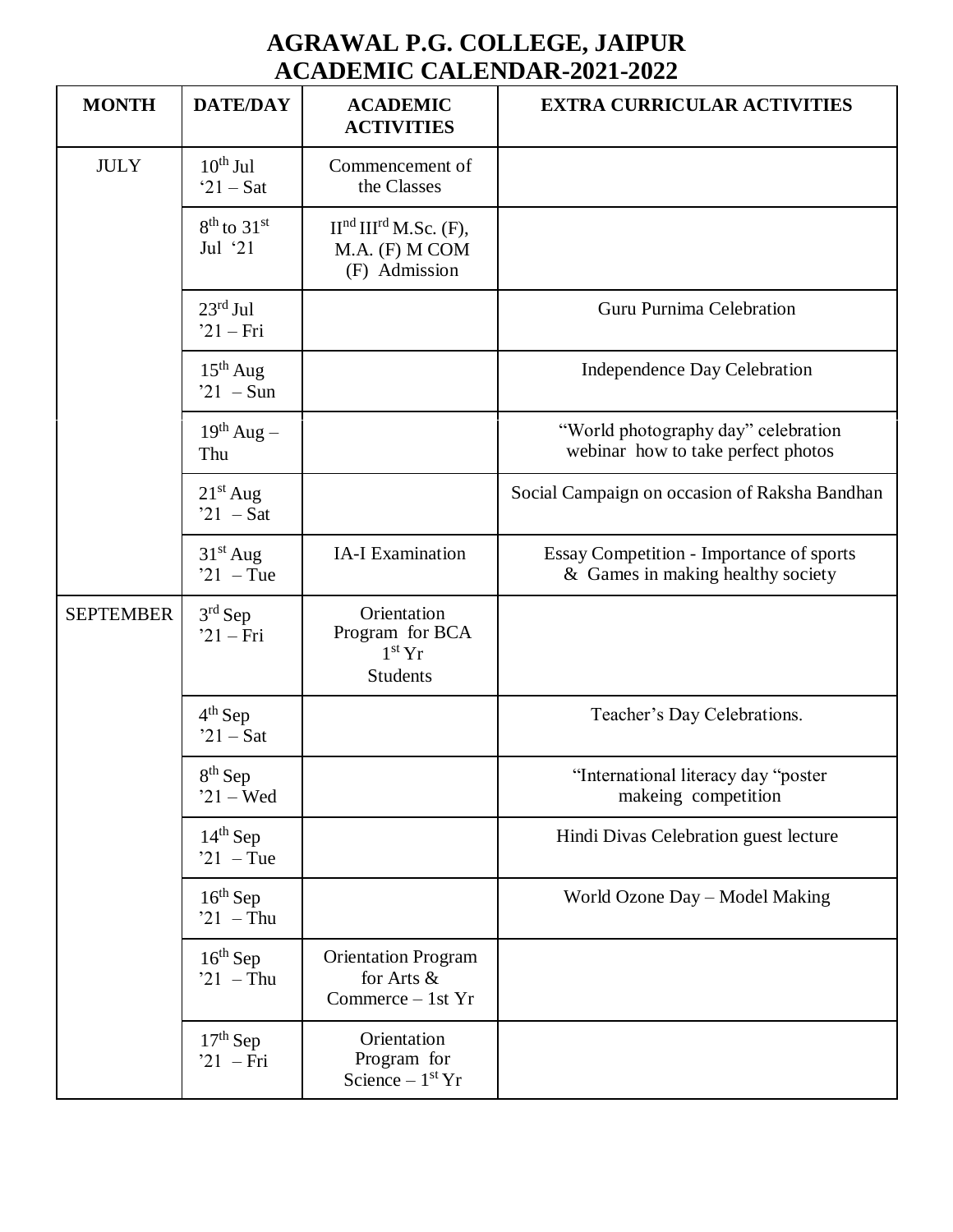|  | $21st$ Sep<br>$21 -$ Tue    | FDP by IPR               |                                                                                    |
|--|-----------------------------|--------------------------|------------------------------------------------------------------------------------|
|  | $24^{th}$ Sep<br>$21 - Fri$ |                          | <b>NSS Divas Celebration</b>                                                       |
|  | $27th$ Sep<br>$21 -$<br>Mon | <b>IA-II</b> Examination | World Tourism Day<br>Seminar on 'Prospects of various aspects of<br>Indian Tourism |

| <b>MONTH</b>    | <b>DATE/DAY</b>                          | <b>ACADEMIC</b><br><b>ACTIVITIES</b>        | <b>EXTRA CURRICULAR ACTIVITIES</b>                                                                                 |
|-----------------|------------------------------------------|---------------------------------------------|--------------------------------------------------------------------------------------------------------------------|
| <b>OCTOBER</b>  | $2nd$ Oct<br>$21 - Sat$                  |                                             | Gandhi Jayanti Celebration, Swachh<br>Bharat Abhiyan                                                               |
|                 | $9th$ Oct<br>$21 - Sat$                  |                                             | "World Mental health day "mindful meditation"                                                                      |
|                 |                                          |                                             |                                                                                                                    |
|                 | $23^{\text{rd}}$ Oct<br>$21 - Sat$       | <b>IA-III</b> Examination                   |                                                                                                                    |
|                 | $25th$ Oct<br>$21 - Mon$                 |                                             | 'United Nations Day' Celebration and<br>Seminar 'Contribution of united nation in<br>global peace and environment' |
|                 | $28th$ Oct<br>$21 - Thu$                 | <b>Short Term Course</b><br>for PG Students |                                                                                                                    |
| <b>NOVEMBER</b> | 1 <sup>st</sup> Nov <sup>21</sup><br>Mon |                                             | Freshers Party for PG. students                                                                                    |
|                 | $2nd$ Nov<br>$21 -$ Tue                  |                                             | Self Defense Training Camp for Girls                                                                               |
|                 | $8th$ Nov<br>$21 - Mon$                  |                                             | Diwali Sneh Milan, program                                                                                         |
|                 | $10^{th}$ Nov<br>$21 - Wed$              |                                             | "World Immunization Day" pranayams for<br>better immunity                                                          |
|                 | $11^{th}$ Nov<br>$21 - Thu$              | Assignment I                                | National Education Day celebration                                                                                 |
|                 | $13th$ Nov<br>$21 - Sat$                 |                                             | World Kindness Day – Visiting Old Age Home<br>to Learn Empathy Skills                                              |

1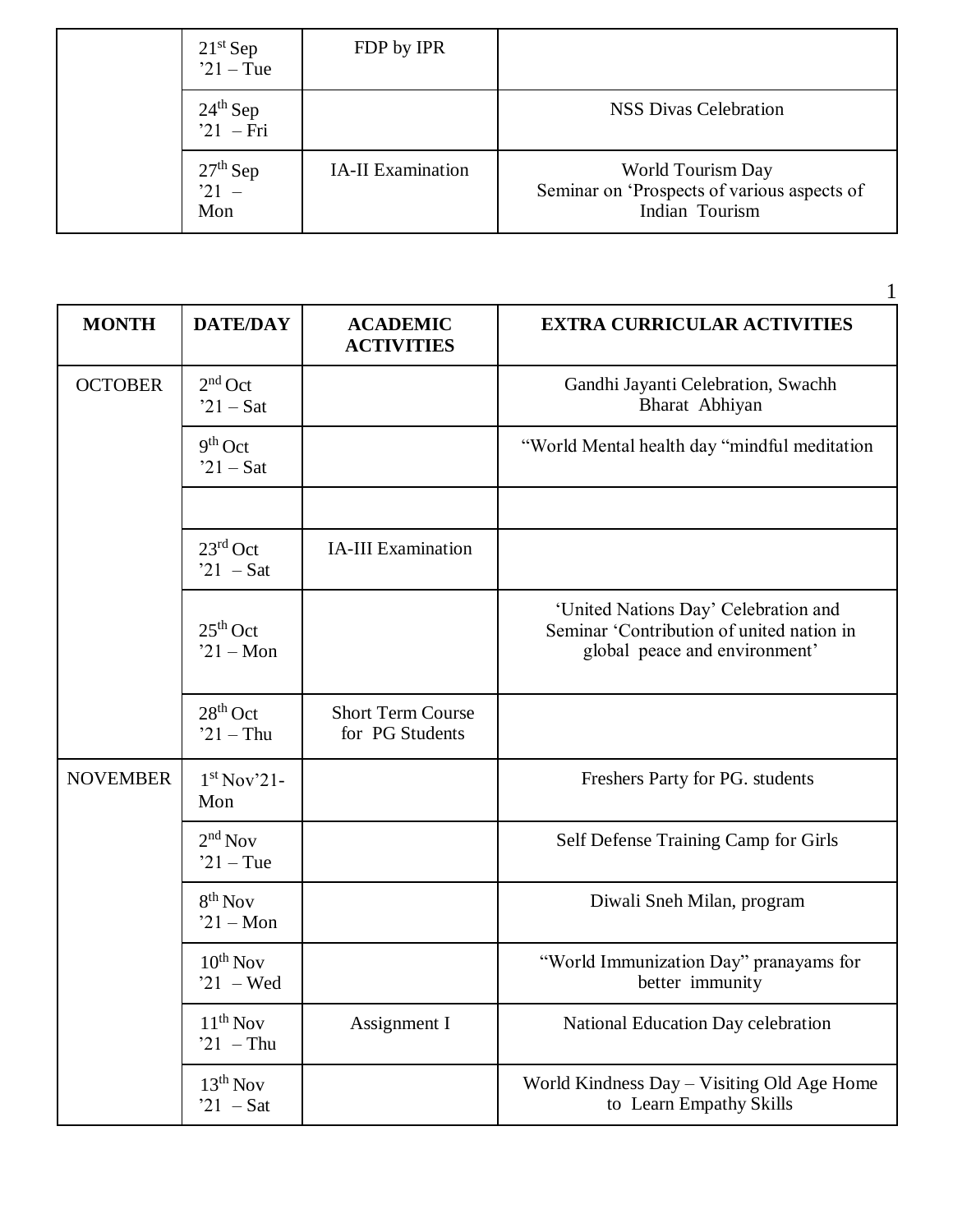|                 | $18th$ Nov<br>$21 - Thu$                      |                            | Jaipur Divas<br>Debate on 'Steps towards Heritage City V/s<br>Smart city' Jaipur                |
|-----------------|-----------------------------------------------|----------------------------|-------------------------------------------------------------------------------------------------|
|                 | $20^{th}$ Nov<br>$21 - Sat$                   |                            | Media Fest                                                                                      |
|                 | $25th$ Nov<br>$21 - Thu$                      |                            | "International Anti-Violence Day for<br>Women' awareness program                                |
|                 | $27th$ Nov<br>$21 - Sat$                      | <b>IA-IV</b> Examination   |                                                                                                 |
| <b>DECEMBER</b> | $1st$ Dec<br>$21 - Wed$                       |                            | Awareness Program on World's AIDS Day                                                           |
|                 | $3rd$ Dec<br>$21 - Fri$                       |                            | World conservation day celebration Seminar<br>on "How to Save Natural & Recycling<br>resources" |
|                 | $10^{th} - 11^{th}$<br>Dec '21 -<br>$Fri-Sat$ | <b>National Conference</b> |                                                                                                 |
|                 | 13th to $16th$<br>Dec '21                     |                            | Sports Week                                                                                     |
|                 | $17th$ Dec<br>$21 - Fri$                      |                            | <b>Sports Day Celebration</b>                                                                   |
|                 | $20th$ Dec<br>$21 -$<br>Mon                   | <b>IA-V Examination</b>    |                                                                                                 |

| <b>MONTH</b>   | <b>DATE/DAY</b>               | <b>ACADEMIC</b><br><b>ACTIVITIES</b> | <b>EXTRA CURRICULAR ACTIVITIES</b> |
|----------------|-------------------------------|--------------------------------------|------------------------------------|
|                | $24th$ Dec<br>$21$ – Fri      |                                      | <b>Christmas Celebration</b>       |
|                | $25th$ to $31st$<br>Dec $'21$ |                                      | 07 Day's NSS Camp                  |
| <b>JANUARY</b> | $1st$ Jan '22 –<br>Sat        |                                      | New Year Celebration               |
|                | $10^{th}$ Jan'22-<br>Mon      | <b>Dissertation</b><br>Submission    |                                    |

 $\mathcal{D}$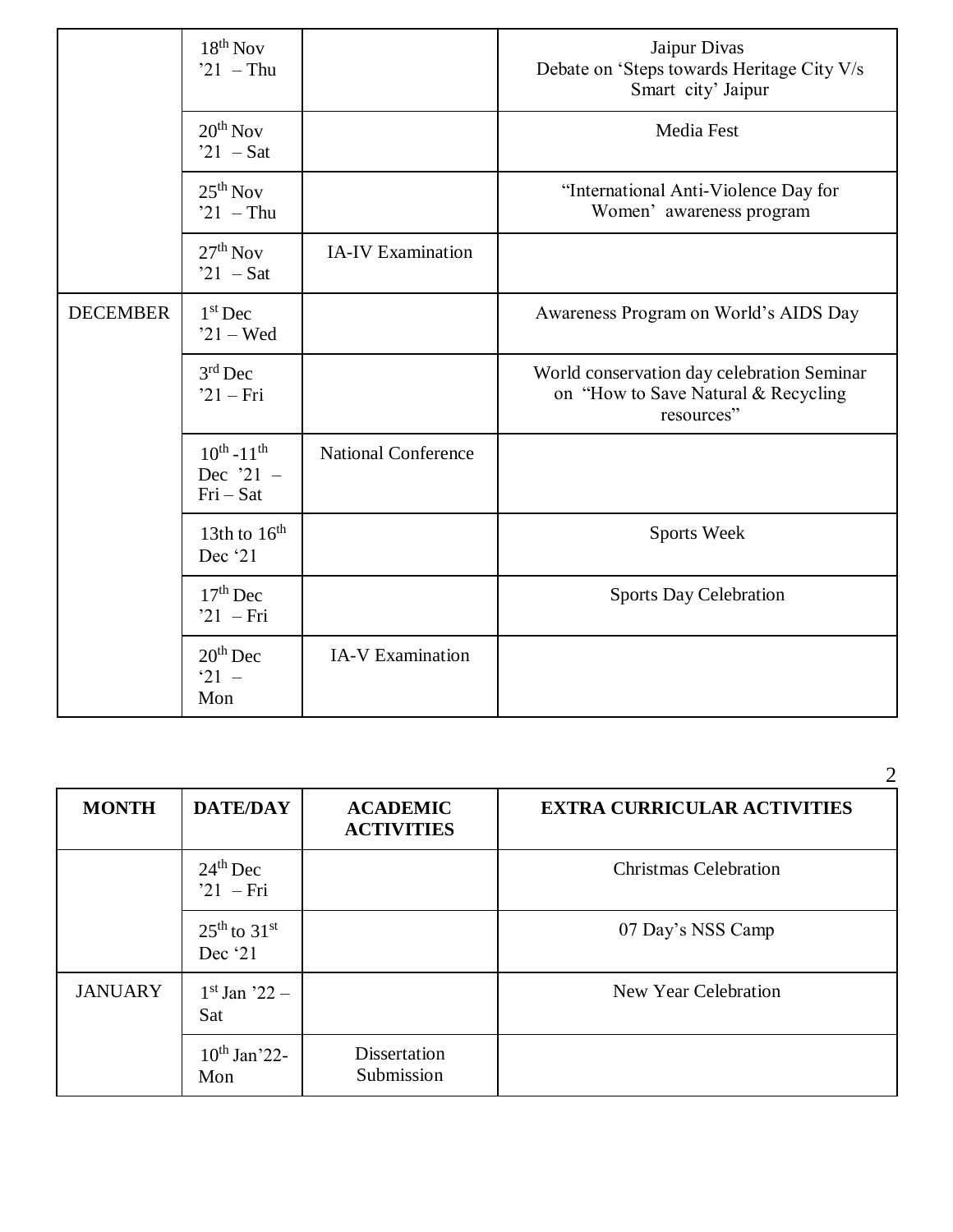|                 | $12th$ Jan<br>$22 - Wed$         |               | National Youth Day celebration                                    |
|-----------------|----------------------------------|---------------|-------------------------------------------------------------------|
|                 | $13th$ Jan<br>$22 - Thu$         |               | Kite & Lohri Festival Celebration                                 |
|                 | $17th$ to $22nd$<br>Jan '22      |               | <b>Cultural Week</b>                                              |
|                 | $24th$ Jan<br>$22 - Mon$         |               | National Girls Child Day- Seminar on<br>"Beti Bachao Beti Padhao" |
|                 | $26th$ Jan<br>$22 - Wed$         |               | <b>Republic Day Celebration</b>                                   |
|                 | $28th$ Jan<br>$22 - Fri$         | Assignment-II |                                                                   |
| <b>FEBRUARY</b> | $5th$ Feb<br>$22 - Sat$          |               | <b>Basant Panchami Celebration</b>                                |
|                 | $19th$ Feb<br>$22 - Sat$         |               | Shivaji Jayanti Celebration to know more<br>about our heroes      |
|                 | $26th$ Feb<br>$22 - Sat$         | R U Exam      |                                                                   |
|                 | $28th$ Feb<br>$22 -$<br>Mon      |               | National Science Day - Workshop /<br>Exhibition / Projects        |
| <b>MARCH</b>    | $8th$ Mar<br>$22 -$ Tue          |               | International Women's Day Celebration                             |
|                 | $17th$ Mar<br>$22 - Thu$         |               | Holi Celebration                                                  |
|                 | $26th$ Mar<br>$22 - Sat$         |               | World Theater Day Celebration                                     |
| <b>APRIL</b>    | $7th$ Apr<br>$22 - Thu$          |               | "World Health Day" Surya namaskar and<br>its benefits             |
|                 | $18th$ Apr<br>$22 -$<br>Mon      |               | World Heritage Day celebration                                    |
| <b>MAY</b>      | $7^{\rm h}$ May<br>$22 - Sat$    |               | World Red Cross Day - Blood Donation Camp                         |
| <b>JUNE</b>     | $12^{th}$ Jun'22-<br><b>Thus</b> |               | Alumni Meet                                                       |